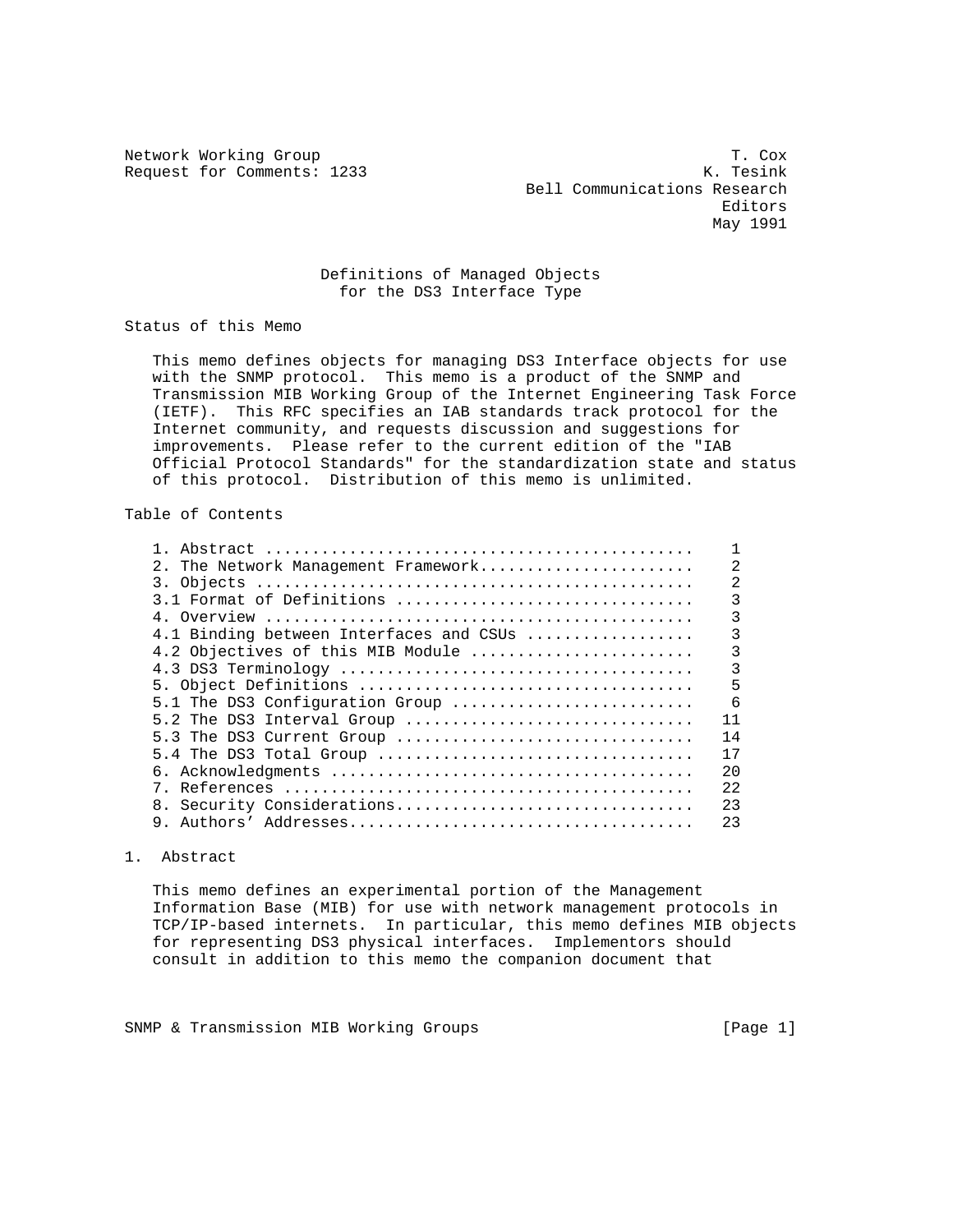describes that DS1 managed objects.

2. The Network Management Framework

 The Internet-standard Network Management Framework consists of three components. They are:

 RFC 1155 which defines the SMI, the mechanisms used for describing and naming objects for the purpose of management. RFC 1212 defines a more concise description mechanism, which is wholly consistent with the SMI.

 RFC 1156 which defines MIB-I, the core set of managed objects for the Internet suite of protocols. RFC 1213, defines MIB-II, an evolution of MIB-I based on implementation experience and new operational requirements.

 RFC 1157 which defines the SNMP, the protocol used for network access to managed objects.

 The Framework permits new objects to be defined for the purpose of experimentation and evaluation.

3. Objects

 Managed objects are accessed via a virtual information store, termed the Management Information Base or MIB. Objects in the MIB are defined using the subset of Abstract Syntax Notation One (ASN.1) [7] defined in the SMI. In particular, each object has a name, a syntax, and an encoding. The name is an object identifier, an administratively assigned name, which specifies an object type. The object type together with an object instance serves to uniquely identify a specific instantiation of the object. For human convenience, we often use a textual string, termed the OBJECT DESCRIPTOR, to also refer to the object type.

 The syntax of an object type defines the abstract data structure corresponding to that object type. The ASN.1 language is used for this purpose. However, the SMI [3] purposely restricts the ASN.1 constructs which may be used. These restrictions are explicitly made for simplicity.

 The encoding of an object type is simply how that object type is represented using the object type's syntax. Implicitly tied to the notion of an object type's syntax and encoding is how the object type is represented when being transmitted on the network. The SMI specifies the use of the basic encoding rules of ASN.1 [8], subject to the additional requirements imposed by the SNMP.

SNMP & Transmission MIB Working Groups [Page 2]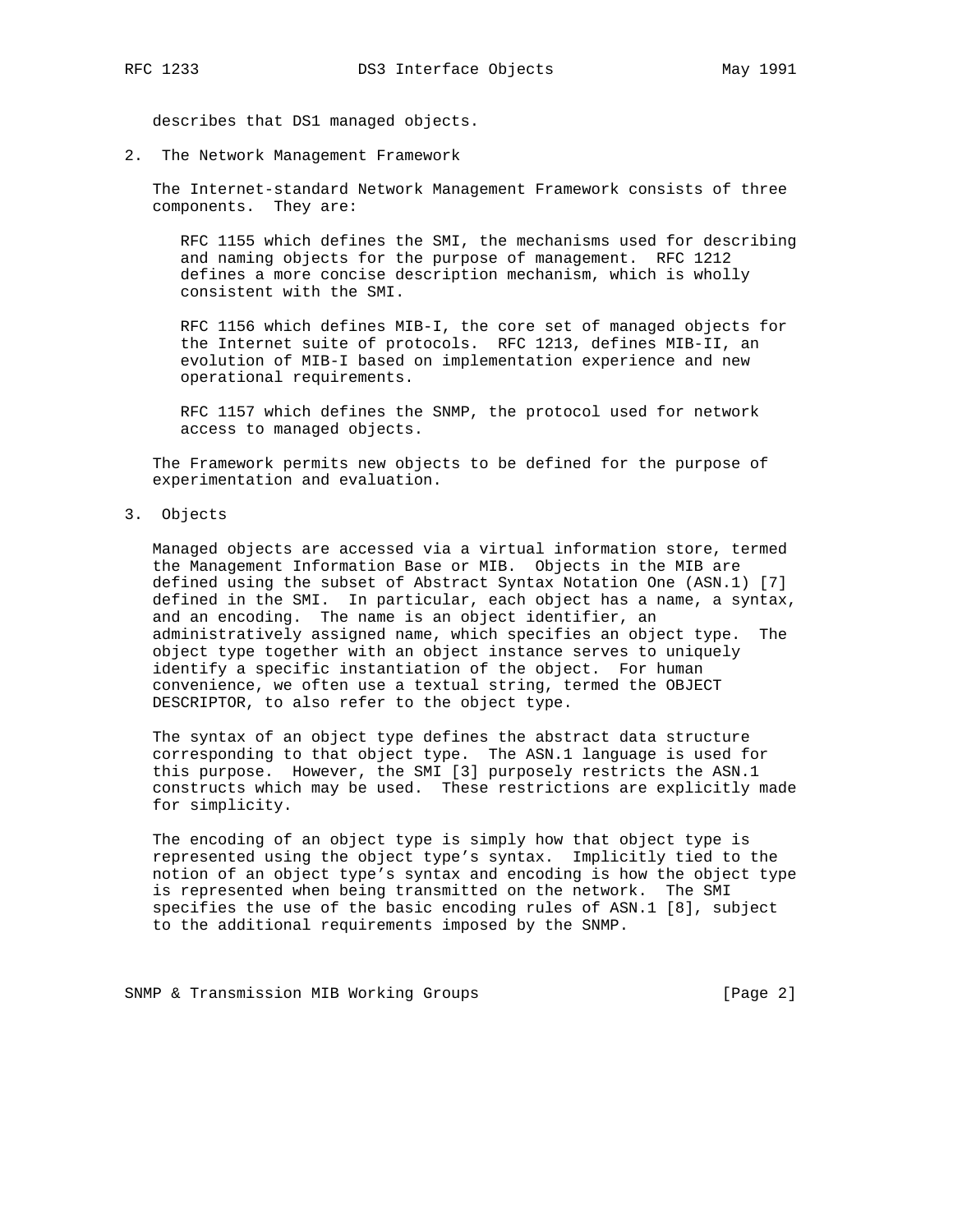# 3.1. Format of Definitions

 Section 5 contains contains the specification of all object types contained in this MIB module. The object types are defined using the conventions defined in the SMI, as amended by the extensions specified in [13].

4. Overview

 These objects are used when the particular media being used to realize an interface is a DS3 interface. At present, this applies to these values of the ifType variable in the Internet-standard MIB:

ds3 (30)

 The definitions contained herein are based on the DS3 specifications in ANSI T1.102-1987, ANSI T1.107-1988, and ANSI T1.404-1989 [9,10,11].

4.1. Binding between Interfaces and CSUs

 Each agent which resides on a host which uses DS3 interfaces is required to assign a small, positive integer uniquely to each CSU. This is known as the "CSUIndex", and is used to distinguish between different CSUs attached to a node. The CSUIndex is also used as the "key" when accessing tabular information about DS3 interfaces.

 The ds3Index column of the DS3 Configuration table relates each CSU to its corresponding interface in the Internet-standard MIB.

### 4.2. Objectives of this MIB Module

 There are numerous things that could be included in a MIB for DS3 signals: the management of multiplexors, CSUs, DSUs, and the like. The intent of this document is to facilitate the common management of CSUs, both in-chassis and external via proxy. As such, a design decision was made up front to very closely align the MIB with the set of objects that can generally be read from CSUs that are currently deployed.

4.3. DS3 Terminology

 The terminology used in this document to describe error conditions on a DS3 circuit as monitored by a DS3 CSU are from the ANSI T1M1.3/90 draft standard [12].

> Out of Frame (OOF) event An OOF event is detected when any three or more errors in

SNMP & Transmission MIB Working Groups [Page 3]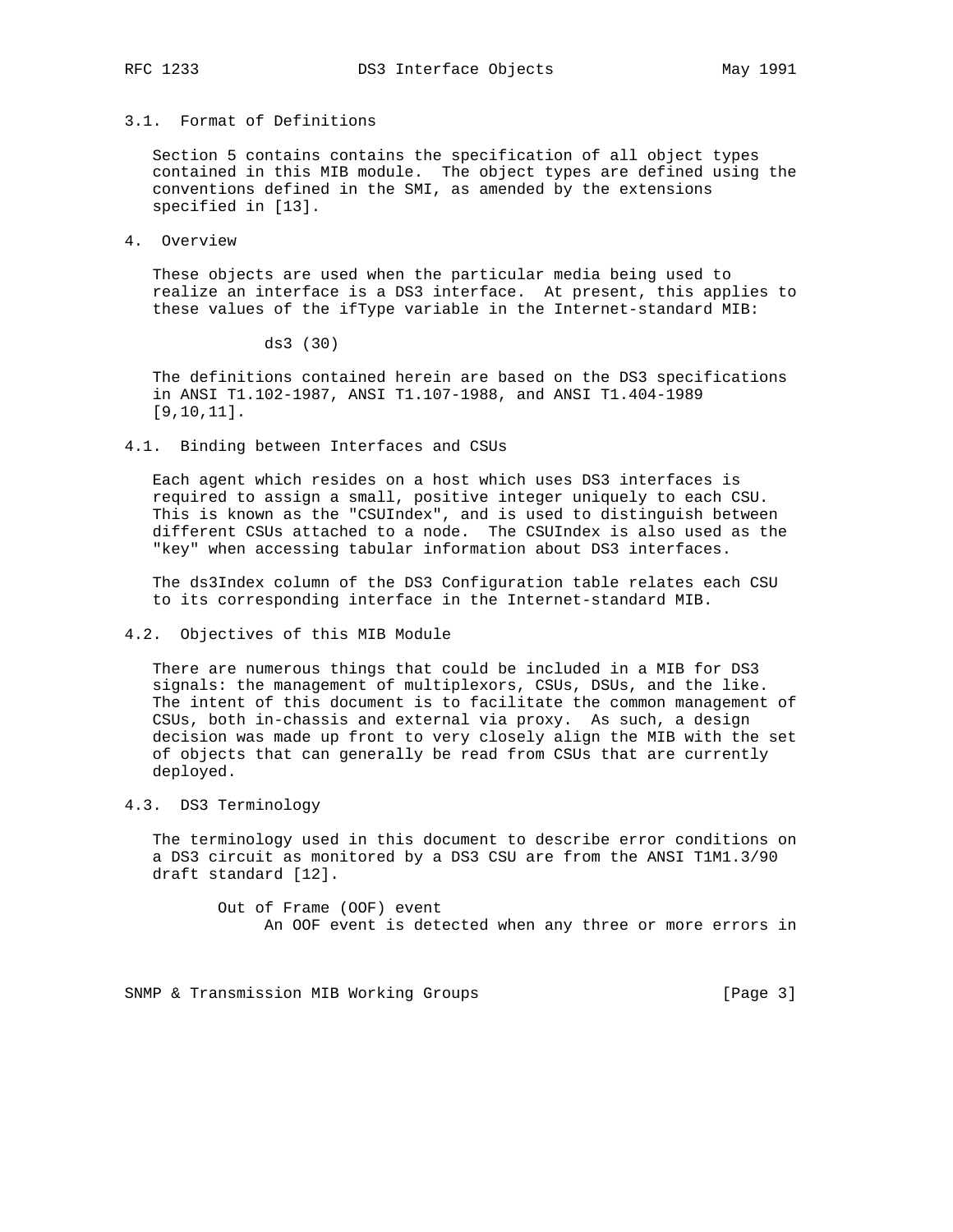sixteen or fewer consecutive F-bits occur within a DS3 M-frame. An OOF event is cleared when reframe occurs.

Loss of Signal (LOS)

This state is declared upon observing  $175$  +/- 75 contiguous pulse positions with no pulses of either positive or negative polarity.

Coding Violation (CV)

 For all DS3 applications, a coding violation is a P-bit Parity Error event. A P-bit Parity Error event is the occurrence of a received P-bit code on the DS3 M-frame that is not identical to the corresponding locally calculated code. For C-Bit Parity applications, it is also the occurrence of a received CP-Bit parity violation. For SYNTRAN applications, it is also the occurrence of a received CRC-9 code that is not identical to the corresponding locally calculated code.

Bipolar Violation (BPV)

 A bipolar violation, for B3ZS-coded signals, is the occurrence of a received bipolar violation that is not part of a zero-substitution code. For B3ZS-coded signals, a bipolar violation may also include other error patterns such as: three or more consecutive zeros and incorrect parity.

Errored Seconds (ES)

 An ES is a second with one or more Coding Violation OR one or more Out of Frame events OR an AIS.

 Severely Errored Seconds (SES) A SES is a second with 44 or more Coding Violations OR one or more Out of Frame events OR an AIS.

 Severely Errored Framing Seconds (SEFS) A SEFS is a second with one or more Out of Frame events.

Unavailable Seconds (UAS)

 UAS are calculated by counting the number of seconds that the CSU is in the Unavailable signal state (i.e., declared a Red Alarm or a Yellow Alarm), including the initial 10 seconds to enter the state but not including the 10 seconds to exit the state.

 Note that any second that may be counted as an UAS may not be counted as an ES or a SES. Since the 10 SESs that comprise the transition from the available to unavailable

SNMP & Transmission MIB Working Groups [Page 4]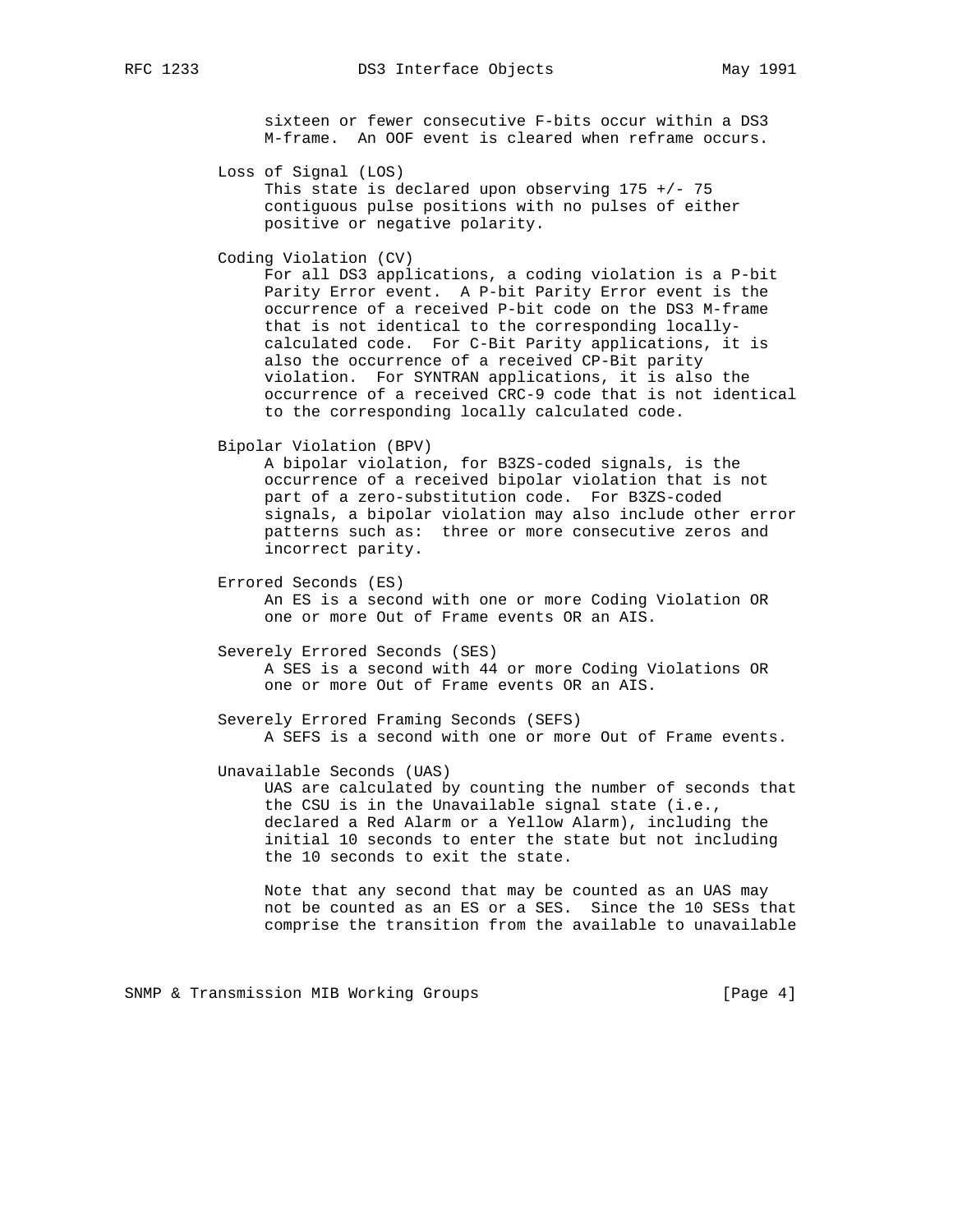signal state may also be counted as ESs and SESs previous to entering the state, these three counters are adjusted so that any second counted during this transition is then subtracted. The 10 seconds in the transition from unavailable to available may be counted as ESs.

 A special case exists when the 10 or more second period crosses the 900 second statistics window boundary, as the foregoing description implies that the SES and UAS counters must be adjusted when the Unavailable Signal State is entered. Clearly, successive GETs of the affected ds3IntervalSES and ds3IntervalUAS objects will return differing values if the first GET occurs during the first few seconds of the window. This is viewed as an unavoidable side-effect of selecting the presently defined managed objects as a basis for this memo.

## Yellow Alarm

 The Yellow Alarm is declared after detecting the Yellow Signal. See ANSI T1.107-1989 [10].

Red Alarm

 The Red Alarm is declared after detecting a Loss of Signal, a Loss of Frame (a persistent OOF event), or an Alarm Indication Signal, see [10] for at least 2-10 seconds. The Red Alarm is cleared at the onset of 10 consecutive seconds with no SES.

## Circuit Identifier

 This is a character string specified by the circuit vendor, and is useful when communicating with the vendor during the troubleshooting process.

# 5. Object Definitions

RFC1233-MIB DEFINITIONS ::= BEGIN

IMPORTS

 experimental, Counter FROM RFC1155-SMI DisplayString FROM RFC1158-MIB OBJECT-TYPE FROM RFC-1212;

 -- This MIB module uses the extended OBJECT-TYPE macro -- as defined in [13].

SNMP & Transmission MIB Working Groups [Page 5]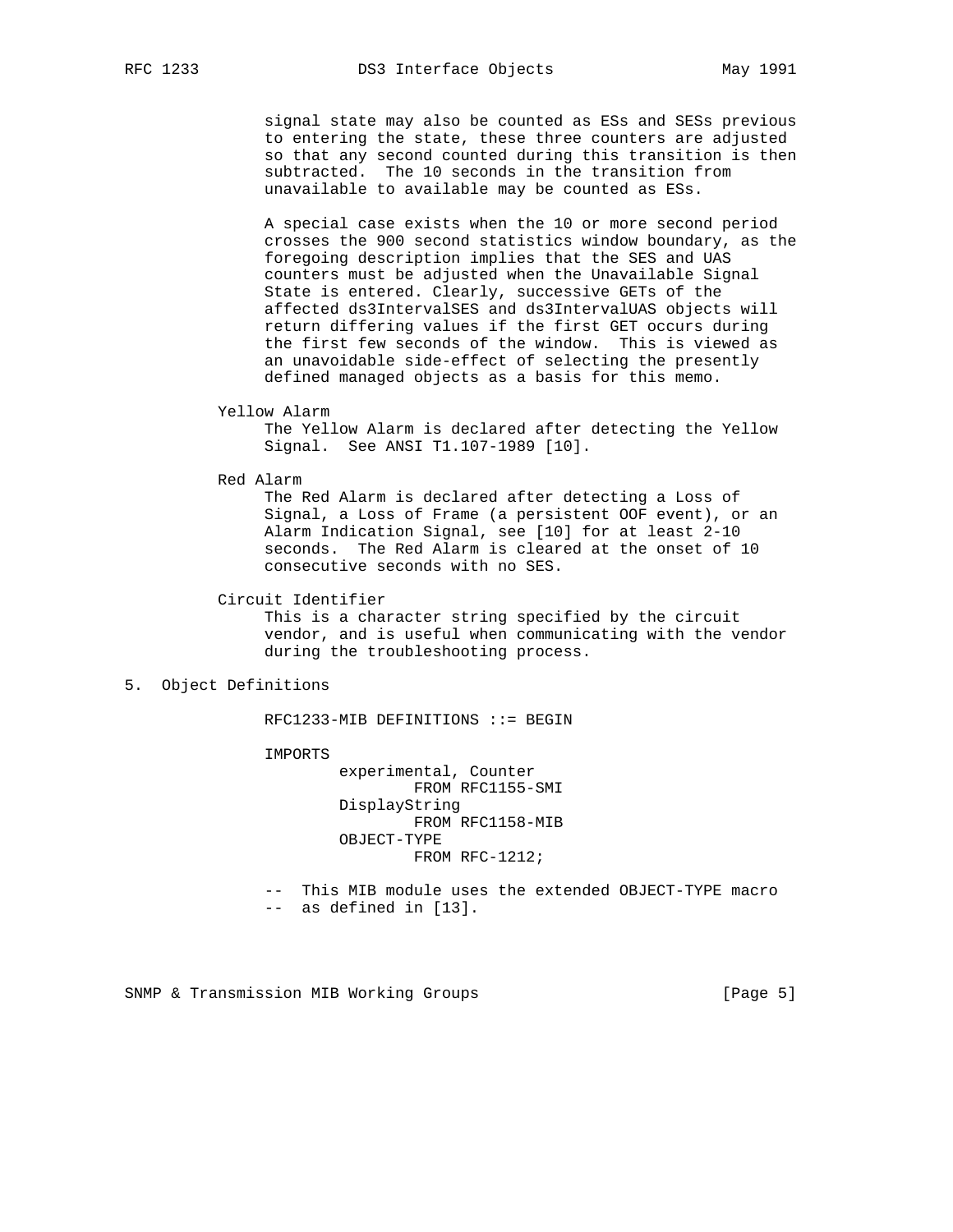-- this is the MIB module for the DS3 objects ds3 OBJECT IDENTIFIER  $::=$  { experimental 15 } -- the DS3 Configuration group -- Although the objects in this group are read-only, at -- the agent's discretion they may be made read-write -- so that the management station, when appropriately -- authorized, may change the behavior of the CSU, -- e.g., to place the device into a loopback state. -- Implementation of this group is mandatory for all -- systems that attach to a DS3 Interface. ds3ConfigTable OBJECT-TYPE SYNTAX SEQUENCE OF DS3ConfigEntry ACCESS not-accessible STATUS mandatory DESCRIPTION "The DS3 Configuration table."  $::= \{ ds3 1 \}$  ds3ConfigEntry OBJECT-TYPE SYNTAX DS3ConfigEntry ACCESS not-accessible STATUS mandatory DESCRIPTION "An entry in the DS3 Configuration table." INDEX { ds3CSUIndex } ::= { ds3ConfigTable 1 } DS3ConfigEntry ::= SEQUENCE { ds3CSUIndex INTEGER, ds3Index INTEGER, ds3TimeElapsed INTEGER (1..900), ds3ValidIntervals INTEGER (0..96), ds3LineType INTEGER, ds3ZeroCoding INTEGER, ds3Loopback

INTEGER,

SNMP & Transmission MIB Working Groups [Page 6]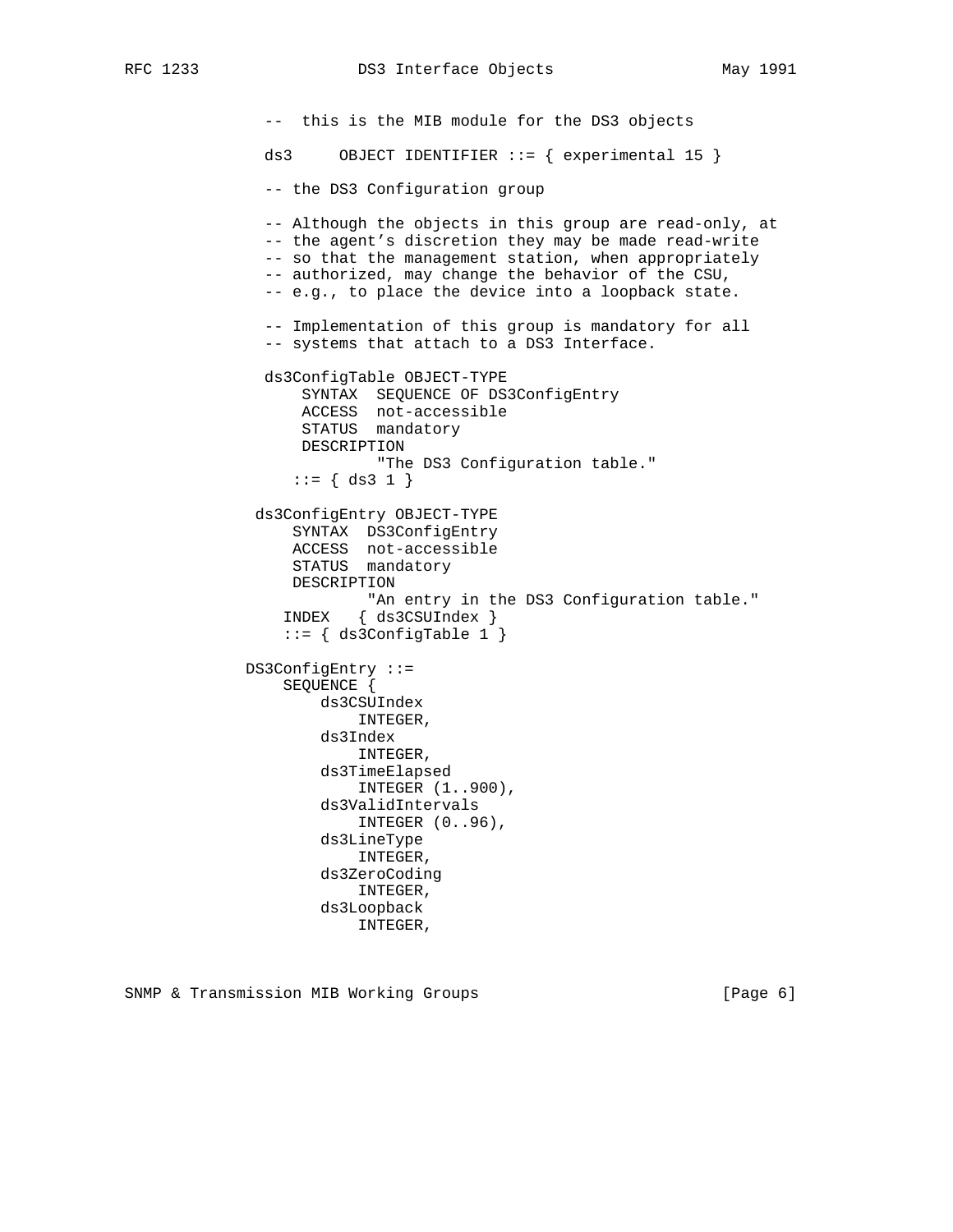```
 ds3SendCode
                          INTEGER,
                      ds3YellowAlarm
                          INTEGER,
                      ds3RedAlarm
                          INTEGER,
                      ds3CircuitIdentifier
             DisplayString (SIZE (0..255))
 }
             ds3CSUIndex OBJECT-TYPE
                 SYNTAX INTEGER
                 ACCESS read-only
                  STATUS mandatory
                  DESCRIPTION
                          "The index value which uniquely identifies the
                          CSU to which this entry is applicable."
                ::= { ds3ConfigEntry 1 }
            ds3Index OBJECT-TYPE
                SYNTAX INTEGER
                ACCESS read-only
                STATUS mandatory
                DESCRIPTION
                         "An index value that uniquely identifies a DS3
                         Interface. The interface identified by a
                         particular value of this index is the same
                         interface as identified by the same value an
                         ifIndex object instance."
                ::= { ds3ConfigEntry 2 }
            ds3TimeElapsed OBJECT-TYPE
               SYNTAX INTEGER (1..900)
               ACCESS read-only
               STATUS mandatory
               DESCRIPTION
                        "The number of seconds, including partial
                        seconds, that have elapsed since the beginning of
                        the current error-measurement period."
               ::= { ds3ConfigEntry 3 }
          ds3ValidIntervals OBJECT-TYPE
              SYNTAX INTEGER (0..96)
              ACCESS read-only
              STATUS mandatory
              DESCRIPTION
                       "The number of previous intervals for which valid
                       data was collected. The value will be 96 unless
```
SNMP & Transmission MIB Working Groups [Page 7]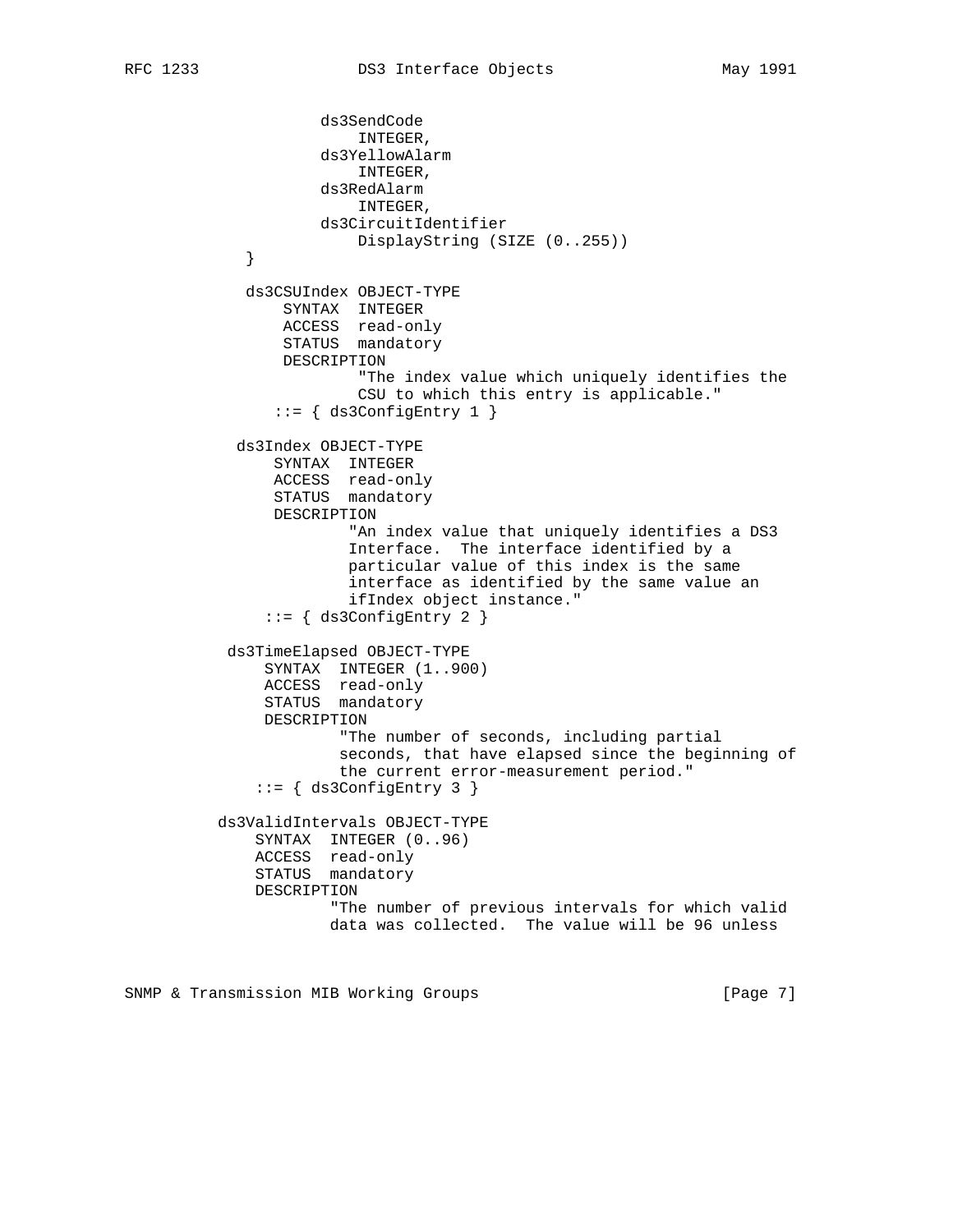the CSU device was brought online within the last 24 hours, in which case the value will be the number of complete 15 minute intervals the CSU has been online."  $::=$  { ds3ConfigEntry 4 } ds3LineType OBJECT-TYPE SYNTAX INTEGER { other(1), ds3M23(2), ds3SYNTRAN(3), ds3CbitParity(4), ds3ClearChannel(5)<br>} } ACCESS read-only STATUS mandatory DESCRIPTION "This variable indicates the variety of DS3 C-bit application implementing this circuit. The type of circuit affects the interpretation of the usage and error statistics. The rate of all of them is 44.736 Mbps. The values, in sequence, describe: TITLE: SPECIFICATION:<br>da2M22 NNCL T1 107 10 ds3M23 ANSI T1.107-1988 [10] ds3SYNTRAN ANSI T1.107-1988 [10] ds3C-bitParity ANSI T1.107a-1989 [10a] ds3ClearChannel ANSI T1.102-1987 [9] " ::= { ds3ConfigEntry 5 } ds3ZeroCoding OBJECT-TYPE SYNTAX INTEGER { ds3other(1),  $ds3B3ZS(2)$  } ACCESS read-only STATUS mandatory DESCRIPTION "This variable describes the variety of Zero Code Suppression used on the link, which in turn affects a number of its characteristics. ds3B3ZS refers to the use of specified patterns of normal bits and bipolar violations which are used to replace sequences of zero bits of a specified length."  $::=$  { ds3ConfigEntry 6 }

SNMP & Transmission MIB Working Groups [Page 8]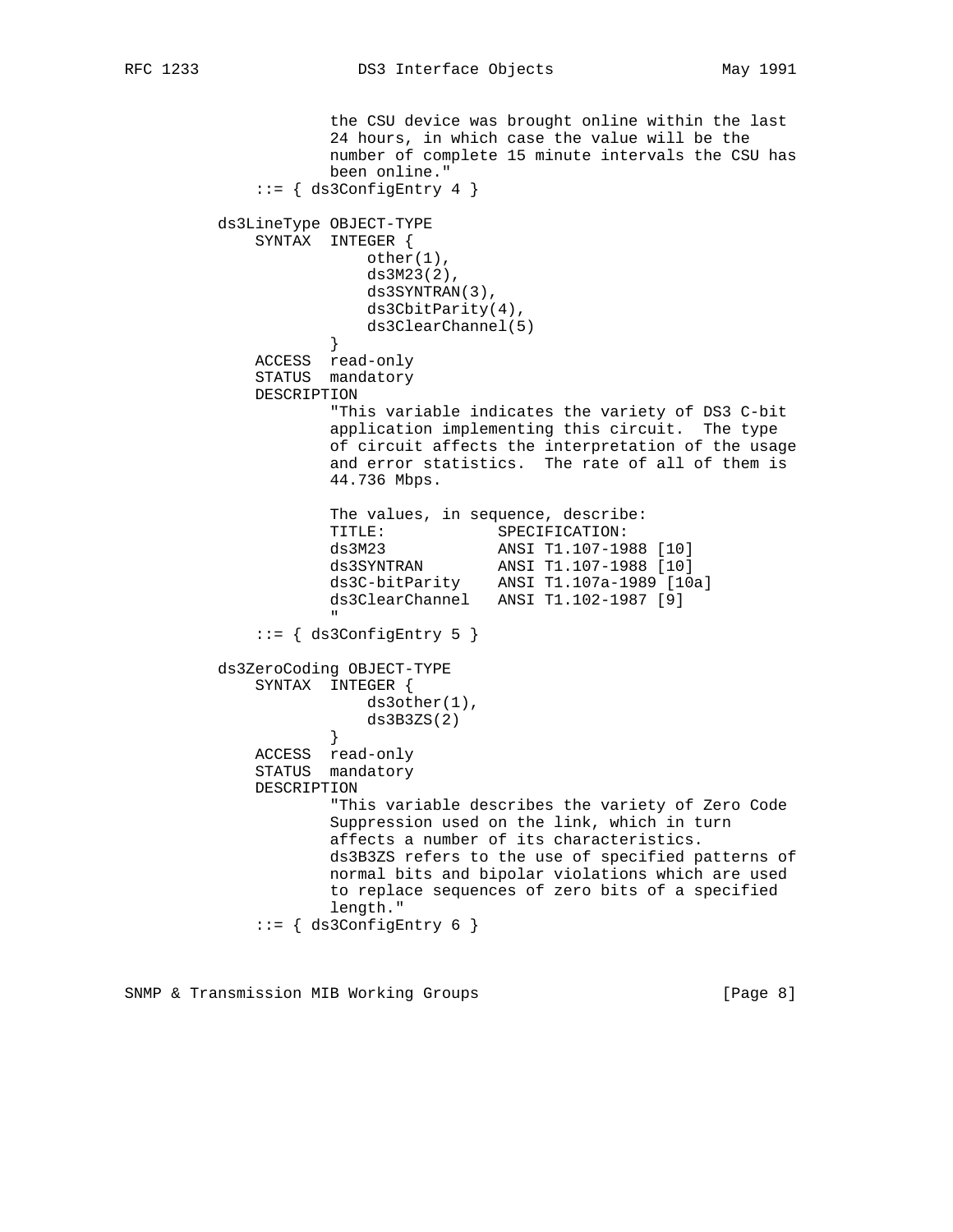ds3Loopback OBJECT-TYPE SYNTAX INTEGER { ds3NoLoop(1), ds3LocalLoopbackLocalSide(2), ds3LocalLoopbackRemoteSide(3), ds3RemoteLoopbackLocalSide(4), ds3RemoteLoopbackRemoteSide(5) } ACCESS read-only STATUS mandatory DESCRIPTION "This variable represents the loopback state of the CSU. Devices supporting read/write access should return badValue in response to a requested loopback state that the CSU does not support. The values mean: ds3NoLoop Not in the loopback state. A device that is not capable of performing a loopback on either interface shall always return this as it's value. ds3LocalLoopbackLocalSide Signal received from the local side of the device is looped back at the local connector (eg, without involving the CSU). ds3LocalLoopbackRemoteSide Signal received from the local side of the device is looped back at the remote connector (eg, through the CSU). ds3RemoteLoopbackLocalSide Signal received from the remote side of the device is looped back at the local connector (eg, through the CSU). ds3RemoteLoopbackRemoteSide Signal received from the remote side of the device is looped back at the remote connector (eg, without involving the CSU). Note that M23 and ClearChannel interfaces do not support the Loopback managed object."  $::=$   $\{$  ds3ConfigEntry 7  $\}$ 

SNMP & Transmission MIB Working Groups [Page 9]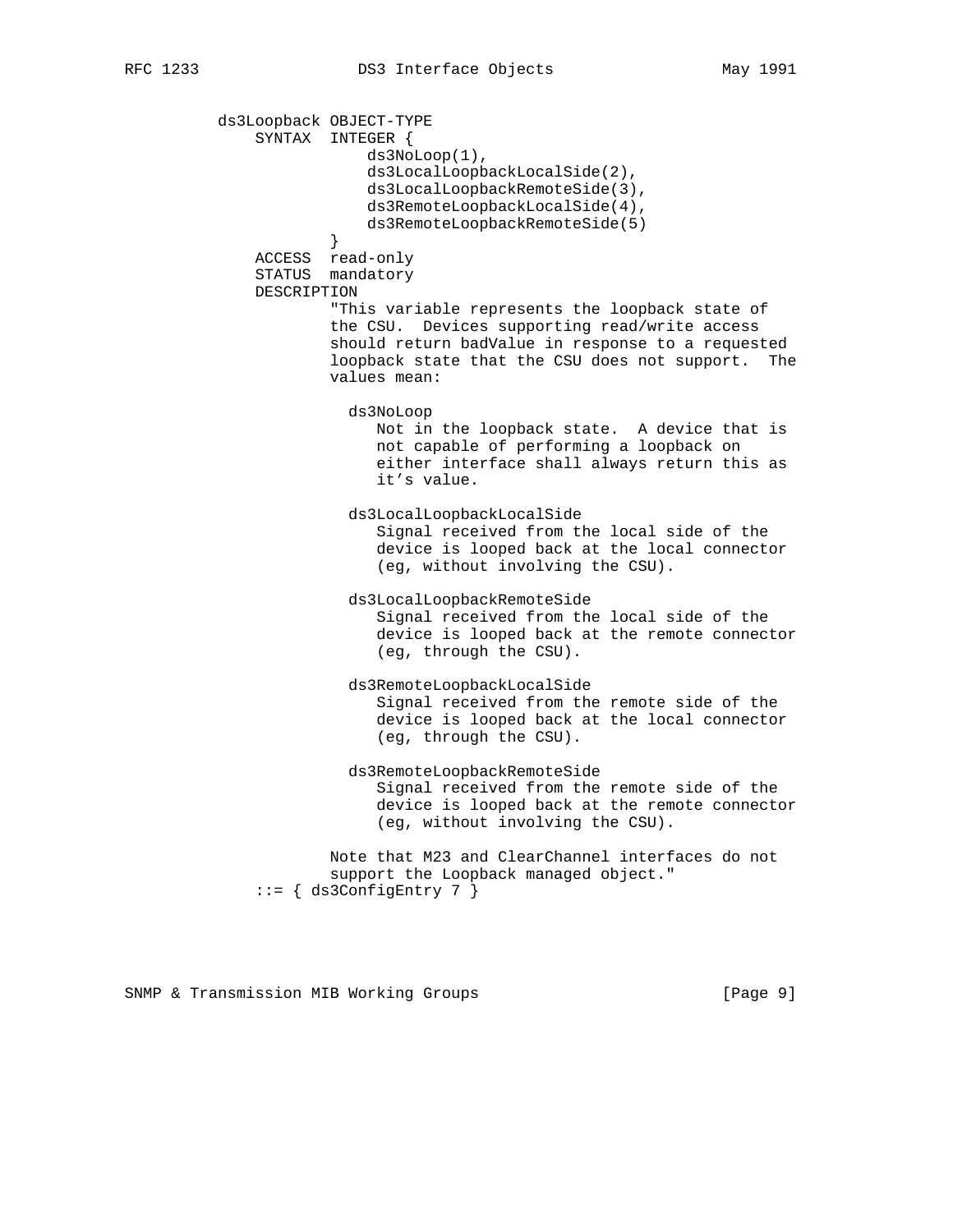ds3SendCode OBJECT-TYPE SYNTAX INTEGER { ds3SendTestMessage(1), ds3SendNoCode(2), ds3SendSetCode(3), ds3SendLoopbackCode(4), ds3SendResetCode(5)<br>} } ACCESS read-only STATUS mandatory DESCRIPTION "This variable indicates what type of code is being sent across the DS1 circuit by the CSU. The values mean: ds3SendNoCode sending looped or normal data ds3SendSetCode sending a loopback request ds3SendLoopbackCode sending the code to choose a specific loopback ds3SendResetCode sending a loopback termination request ds3SendTestMessage sending a Test pattern as defined in T1.107a-1989 [10a]. " ::= { ds3ConfigEntry 8 } ds3YellowAlarm OBJECT-TYPE SYNTAX INTEGER { ds3YellowAlarm(1), ds3NoYellowAlarm(2)<br>} } ACCESS read-only STATUS mandatory DESCRIPTION "This variable indicates if a Yellow Alarm condition exists." ::= { ds3ConfigEntry 9 } ds3RedAlarm OBJECT-TYPE SYNTAX INTEGER {

SNMP & Transmission MIB Working Groups [Page 10]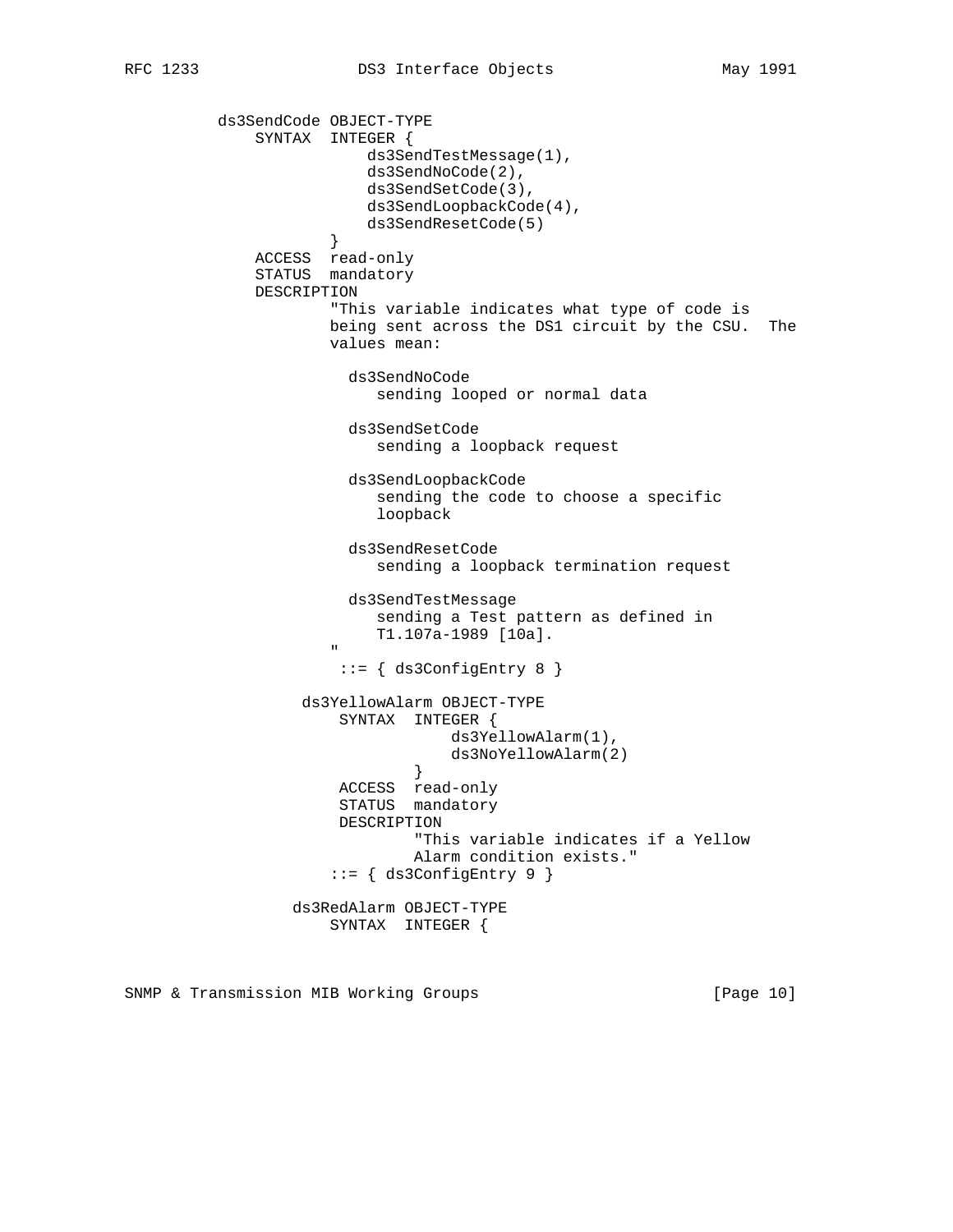```
 ds3RedAlarm(1),
                              ds3NoRedAlarm(2)<br>}
 }
                      ACCESS read-only
                      STATUS mandatory
                      DESCRIPTION
                              "This variable indicates if a Red Alarm
                              condition exists."
                     ::= \{ ds3ConfigEntry 10 \} ds3CircuitIdentifier OBJECT-TYPE
                     SYNTAX DisplayString (SIZE (0..255))
                     ACCESS read-only
                      STATUS mandatory
                     DESCRIPTION
                             "This variable contains the transmission
                             vendor's circuit identifier, for the
                             purpose of facilitating troubleshooting."
                    ::= { ds3ConfigEntry 11 }
                -- the DS3 Interval group
                -- Implementation of this group is mandatory for all
                -- systems that attach to a DS3 interface.
                -- The DS3 Interval Table contains various statistics
                -- collected by each CSU over the previous 24 hours of
                -- operation. The past 24 hours are broken into 96
                -- completed 15 minute intervals.
                ds3IntervalTable OBJECT-TYPE
                    SYNTAX SEQUENCE OF DS3IntervalEntry
                    ACCESS not-accessible
                    STATUS mandatory
                    DESCRIPTION
                            "The DS3 Interval table."
                  ::= { ds3 2 }
               ds3IntervalEntry OBJECT-TYPE
                   SYNTAX DS3IntervalEntry
                   ACCESS not-accessible
                   STATUS mandatory
                   DESCRIPTION
                           "An entry in the DS3 Interval table."
                  INDEX { ds3IntervalIndex, ds3IntervalNumber }
                 ::= \{ ds3IntervalTable 1 \}
```
SNMP & Transmission MIB Working Groups [Page 11]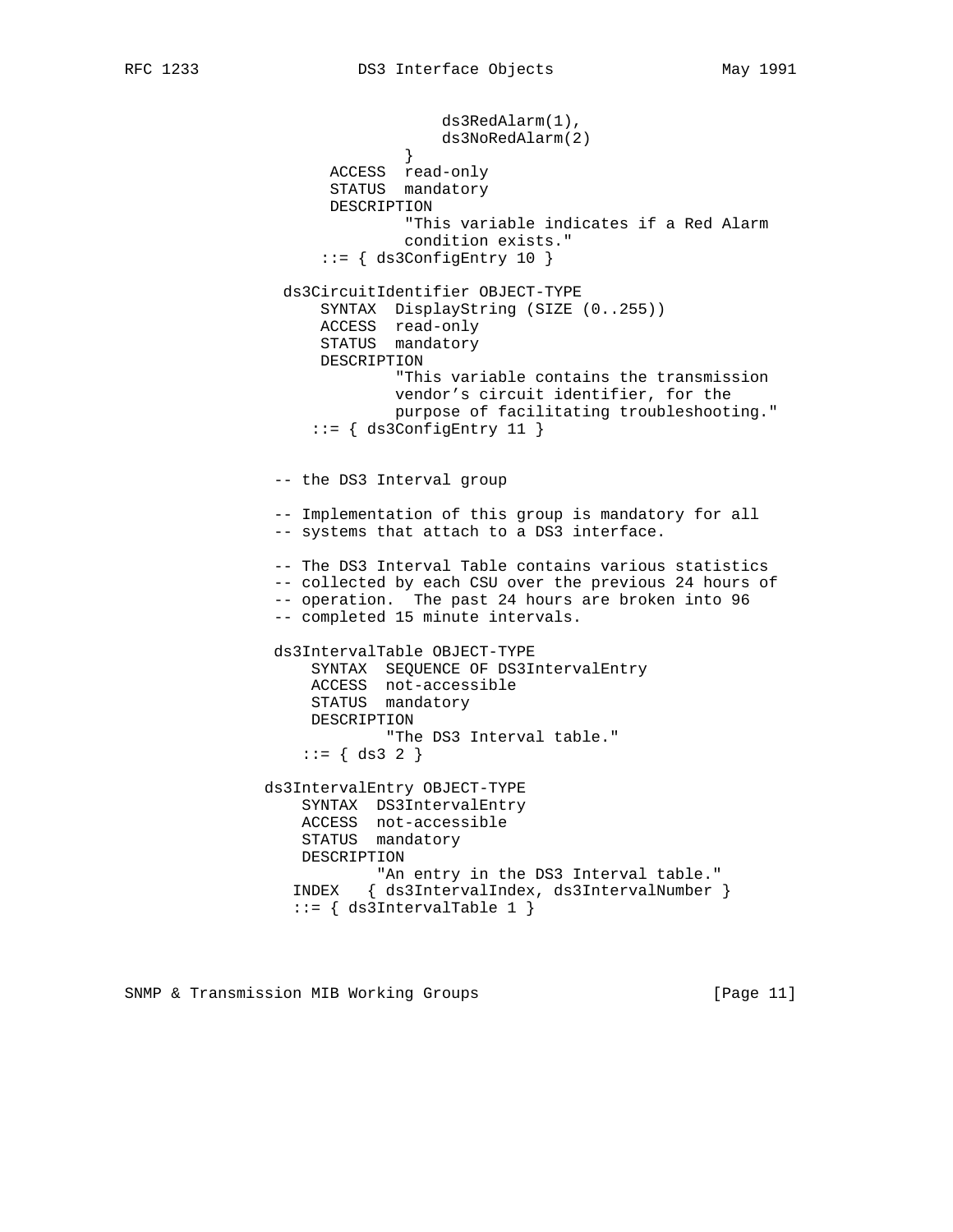```
 DS3IntervalEntry ::=
     SEQUENCE {
```
 ds3IntervalIndex INTEGER, ds3IntervalNumber INTEGER (1..96), ds3IntervalESs Counter, ds3IntervalSESs Counter, ds3IntervalSEFSs Counter, ds3IntervalUASs Counter, ds3IntervalCSSs Counter, ds3IntervalBPVs Counter, ds3IntervalCVs Provided a counter } ds3IntervalIndex OBJECT-TYPE SYNTAX INTEGER ACCESS read-only STATUS mandatory DESCRIPTION "The index value which uniquely identifies the CSU to which this entry is applicable. The interface identified by a particular value of this index is the same interface as identified by the same value an DS3CSUIndex object instance."  $::=$  { ds3IntervalEntry 1 } ds3IntervalNumber OBJECT-TYPE SYNTAX INTEGER (1..96) ACCESS read-only STATUS mandatory DESCRIPTION "A number between 1 and 96, where 1 is the most recently completed 15 minute interval and 96 is the least recently completed 15 minutes interval (assuming that all 96 intervals are valid)." ::= { ds3IntervalEntry 2 }

SNMP & Transmission MIB Working Groups [Page 12]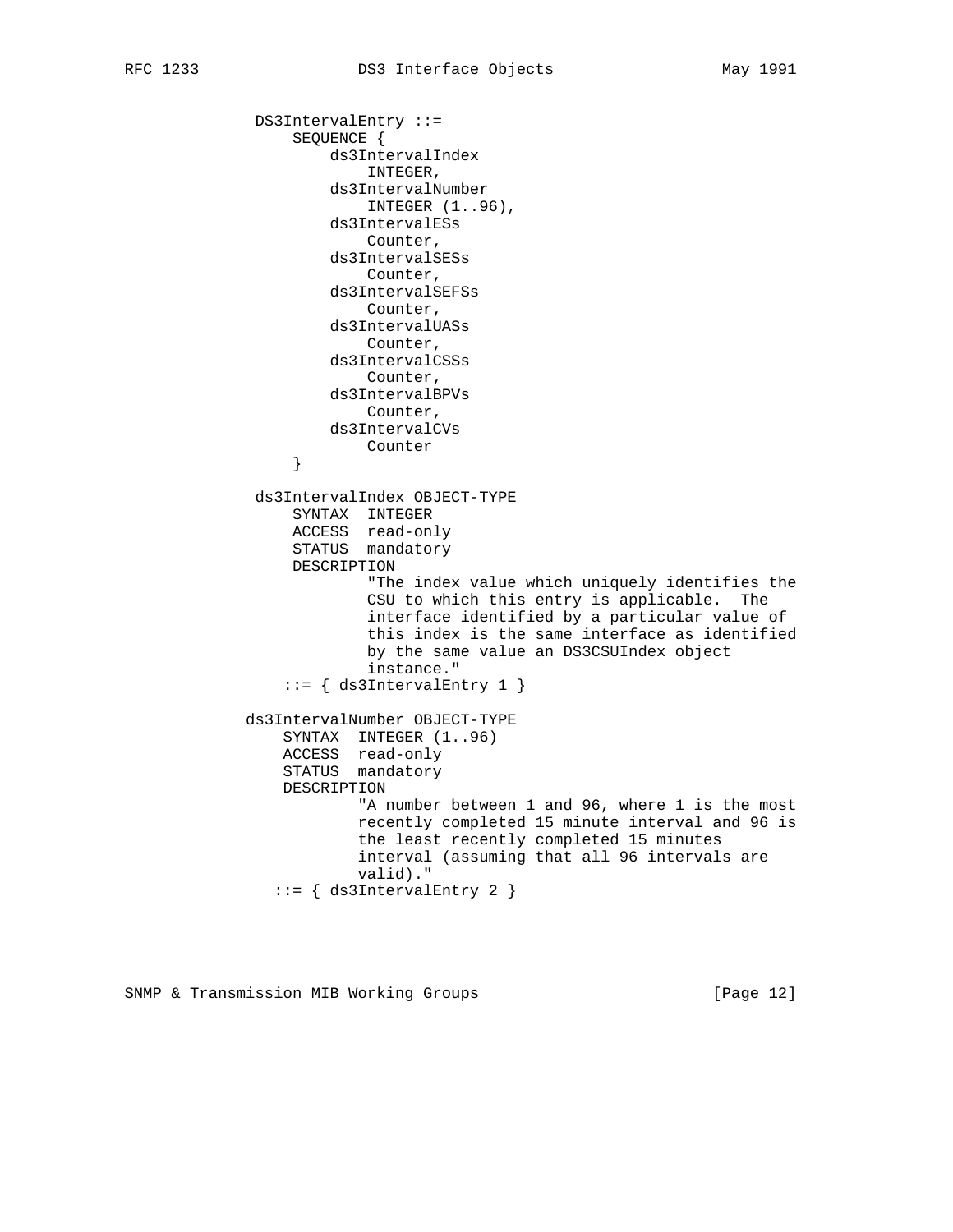ds3IntervalESs OBJECT-TYPE SYNTAX Counter ACCESS read-only STATUS mandatory DESCRIPTION "The counter associated with the number of Errored Seconds, as defined by [12], encountered by a DS3 CSU in one of the previous 96, individual 15 minute, intervals." ::= { ds3IntervalEntry 3 } ds3IntervalSESs OBJECT-TYPE SYNTAX Counter ACCESS read-only STATUS mandatory DESCRIPTION "The counter associated with the number of Severely Errored Seconds, as defined by [12], encountered by a DS3 CSU in one of the previous 96, individual 15 minute, intervals."  $::=$   $\{$  ds3IntervalEntry 4  $\}$  ds3IntervalSEFSs OBJECT-TYPE SYNTAX Counter ACCESS read-only STATUS mandatory DESCRIPTION "The counter associated with the number of Severely Errored Framing Seconds, as defined by [12], encountered by a DS3 CSU in one of the previous 96, individual 15 minute, intervals."  $::=$  { ds3IntervalEntry 5 } ds3IntervalUASs OBJECT-TYPE SYNTAX Counter ACCESS read-only STATUS mandatory DESCRIPTION "The counter associated with the number of Unavailable Seconds, as defined by [12], encountered by a DS3 CSU in one of the previous 96, individual 15 minute, intervals."  $::=$   $\{$  ds3IntervalEntry 6  $\}$  ds3IntervalCSSs OBJECT-TYPE SYNTAX Counter ACCESS read-only STATUS mandatory

SNMP & Transmission MIB Working Groups [Page 13]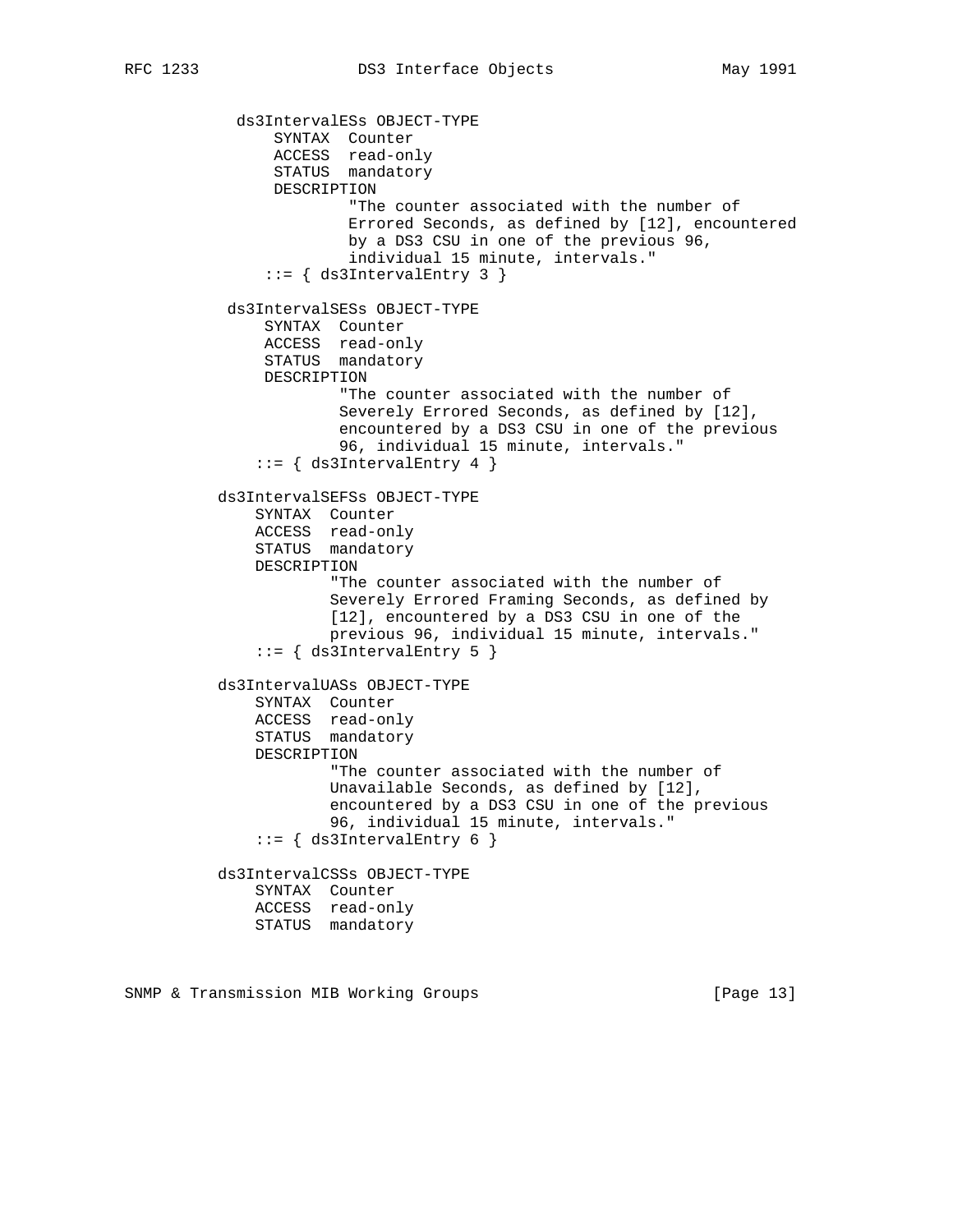```
 DESCRIPTION
                       "The counter associated with the number of
                       Controlled Slip Seconds, as defined by [12],
                       encountered by a DS3 CSU in one of the previous
                      96, individual 15 minute, intervals.
                      Note that SYNTRAN interfaces are the only
                      interfaces that support the Controlled Slip
                      Seconds managed object. Accordingly, agents
                      configured with non-SYNTRAN interfaces may treat
                      this object as having an ACCESS clause value of
                      not-accessible."
              ::= { ds3IntervalEntry 7}
          ds3IntervalBPVs OBJECT-TYPE
              SYNTAX Counter
              ACCESS read-only
              STATUS mandatory
              DESCRIPTION
                      "The counter associated with the number of Bipolar
                      Violations, as defined by [12], encountered by a
                      DS3 CSU in one of the previous 96, individual 15
                      minute, intervals."
             ::= { ds3IntervalEntry 8 }
          ds3IntervalCVs OBJECT-TYPE
              SYNTAX Counter
 ACCESS read-only
STATUS mandatory
              DESCRIPTION
                       "The counter associated with the number of Coding
                      Violations, as defined by [12], encountered by a
                      DS3 CSU in one of the previous 96, individual 15
                      minute, intervals."
             ::= \{ ds3IntervalEntry 9 \} -- the DS3 Current group
          -- Implementation of this group is mandatory for all systems
          -- that attach to a DS3 Interface.
          -- The DS3 current table contains various statistics being
          -- collected for the current 15 minute interval.
```
SNMP & Transmission MIB Working Groups [Page 14]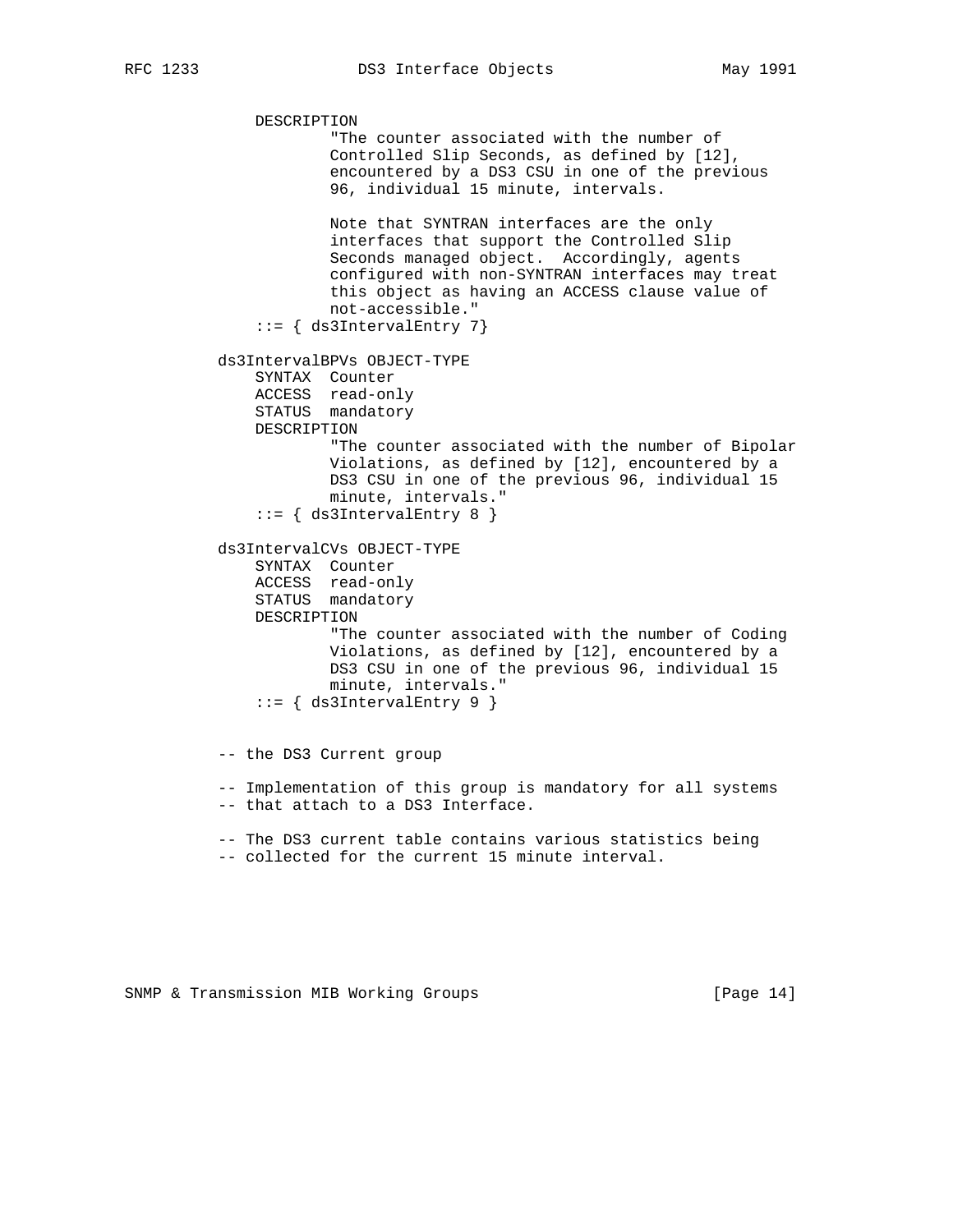ds3CurrentTable OBJECT-TYPE SYNTAX SEQUENCE OF DS3CurrentEntry ACCESS not-accessible STATUS mandatory DESCRIPTION "The DS3 Current table."  $::= \{ ds3 3 \}$  ds3CurrentEntry OBJECT-TYPE SYNTAX DS3CurrentEntry ACCESS not-accessible STATUS mandatory DESCRIPTION "An entry in the DS3 Current table." INDEX { ds3CurrentIndex } ::= { ds3CurrentTable 1 } DS3CurrentEntry ::= SEQUENCE { ds3CurrentIndex INTEGER, ds3CurrentESs Counter, ds3CurrentSESs Counter, ds3CurrentSEFSs Counter, ds3CurrentUASs Counter, ds3CurrentCSSs Counter, ds3CurrentBPVs Counter, ds3CurrentCVs Counter } ds3CurrentIndex OBJECT-TYPE SYNTAX INTEGER ACCESS read-only STATUS mandatory DESCRIPTION "The index value which uniquely identifies the CSU to which this entry is applicable. The interface identified by a particular value of this index is the same interface as identified by the same value an DS3CSUIndex object instance." ::= { ds3CurrentEntry 1 }

SNMP & Transmission MIB Working Groups [Page 15]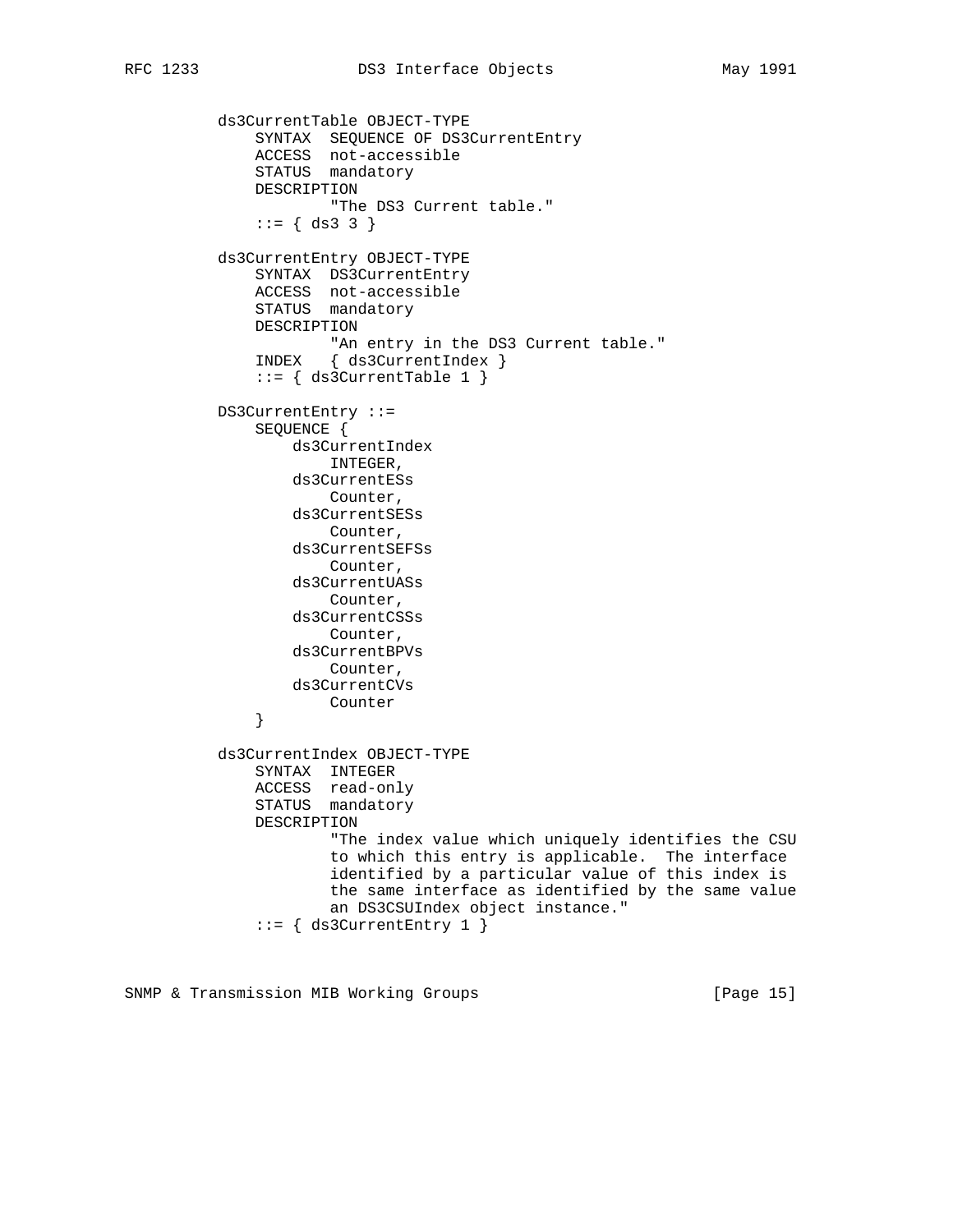ds3CurrentESs OBJECT-TYPE SYNTAX Counter ACCESS read-only STATUS mandatory DESCRIPTION "The counter associated with the number of Errored Seconds, as defined by [12], encountered by a DS3 CSU in the current 15 minute interval."  $::=$  { ds3CurrentEntry 2 } ds3CurrentSESs OBJECT-TYPE SYNTAX Counter ACCESS read-only STATUS mandatory DESCRIPTION "The counter associated with the number of Severely Errored Seconds, as defined by [12], encountered by a DS3 CSU in the current 15 minute interval."  $::=$  { ds3CurrentEntry 3 } ds3CurrentSEFSs OBJECT-TYPE SYNTAX Counter ACCESS read-only STATUS mandatory DESCRIPTION "The counter associated with the number of Severely Errored Framing Seconds, as defined by [12], encountered by a DS3 CSU in the current 15 minute interval."  $::=$  { ds3CurrentEntry 4 } ds3CurrentUASs OBJECT-TYPE SYNTAX Counter ACCESS read-only STATUS mandatory DESCRIPTION "The counter associated with the number of Unavailable Seconds, as defined by [12], encountered by a DS3 CSU in the current 15 minute interval."  $::=$  { ds3CurrentEntry 5 } ds3CurrentCSSs OBJECT-TYPE SYNTAX Counter ACCESS read-only STATUS mandatory DESCRIPTION

SNMP & Transmission MIB Working Groups [Page 16]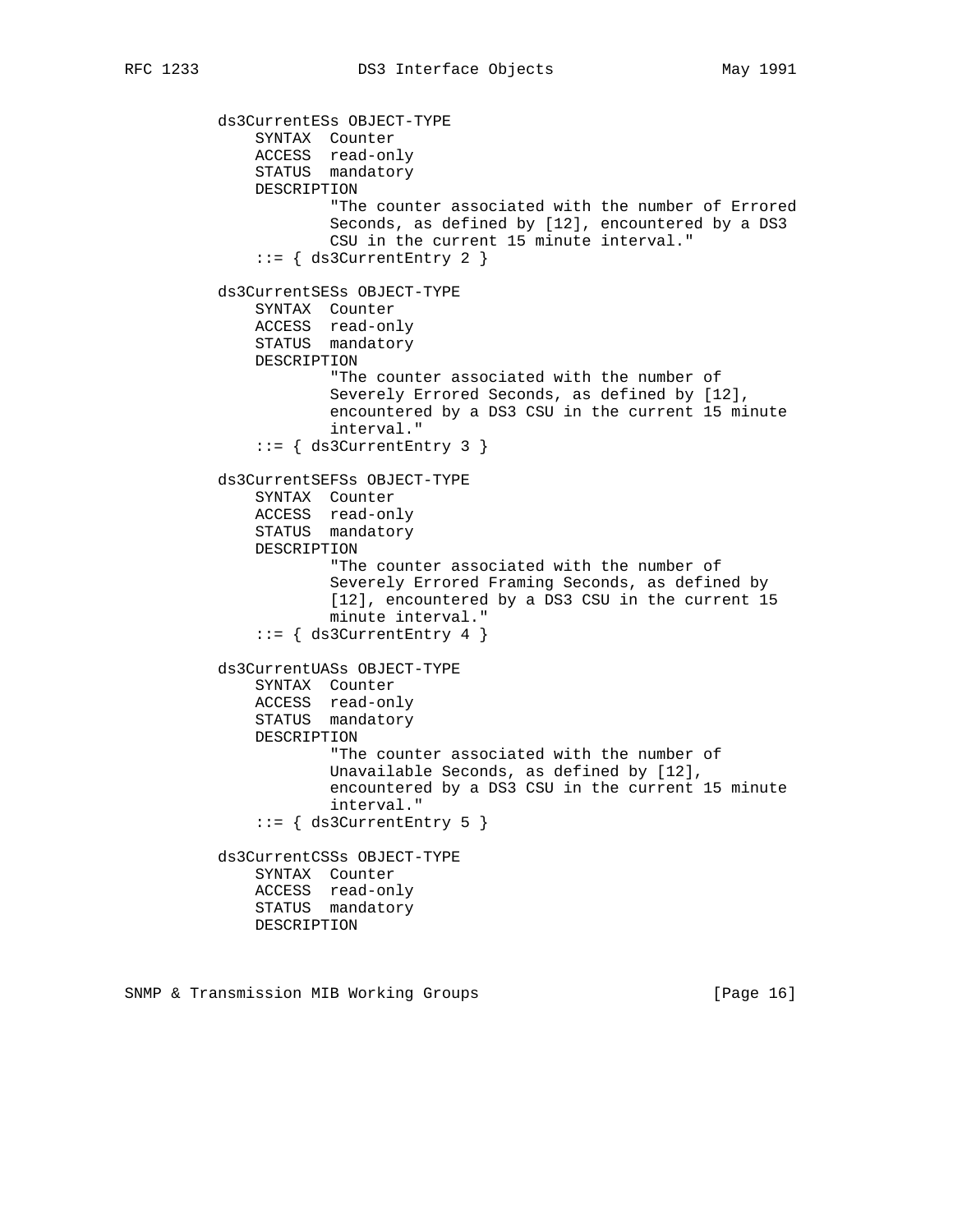"The counter associated with the number of Controlled Slip Seconds, as defined by [12], encountered by a DS3 CSU in the current 15 minute interval. Note that SYNTRAN interfaces are the only interfaces that support the Controlled Slip Seconds managed object. Accordingly, agents configured with non-SYNTRAN interfaces may treat this object as having an ACCESS clause value of not-accessible."  $::=$  { ds3CurrentEntry 6 } ds3CurrentBPVs OBJECT-TYPE SYNTAX Counter ACCESS read-only STATUS mandatory DESCRIPTION "The counter associated with the number of Bipolar Violations, as defined by [12], encountered by a DS3 CSU in the current 15 minute interval." ::= { ds3CurrentEntry 7} ds3CurrentCVs OBJECT-TYPE SYNTAX Counter ACCESS read-only STATUS mandatory DESCRIPTION "The counter associated with the number of Coding Violations, as defined by [12], encountered by a DS3 CSU in the current 15 minute interval."  $::=$  { ds3CurrentEntry 8 } -- the DS3 Total group -- Implementation of this group is mandatory for all systems -- that attach to a DS3. -- The DS3 Total Table contains the cumulative sum of the -- various statistics for the 24 hour interval preceding the -- first valid interval in the DS3CurrentTable. ds3TotalTable OBJECT-TYPE SYNTAX SEQUENCE OF DS3TotalEntry ACCESS not-accessible STATUS mandatory DESCRIPTION

SNMP & Transmission MIB Working Groups [Page 17]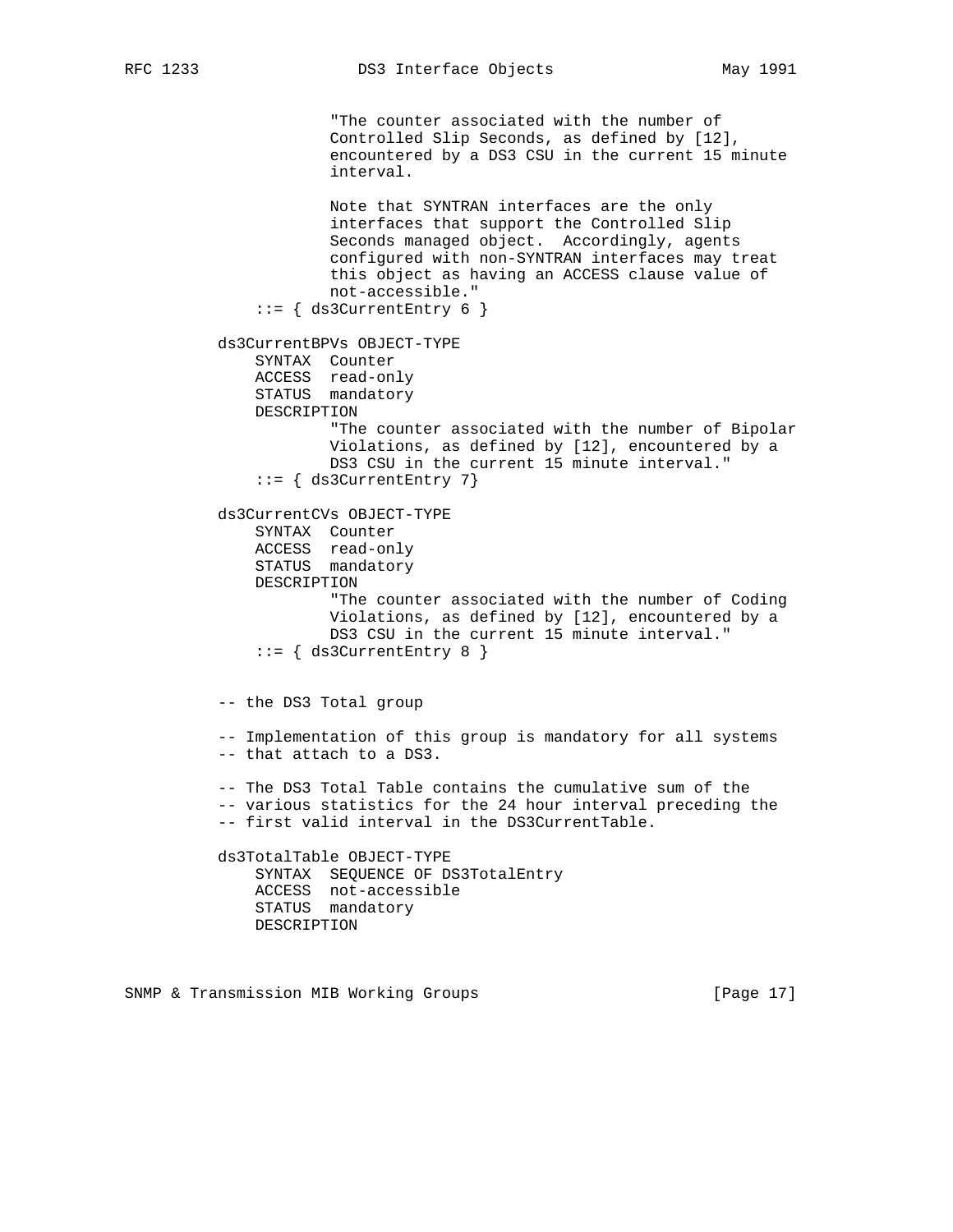```
 "The DS3 Total table. 24 hour interval."
             ::= \{ ds3 4 \} ds3TotalEntry OBJECT-TYPE
SYNTAX DS3TotalEntry
 ACCESS not-accessible
              STATUS mandatory
              DESCRIPTION
                      "An entry in the DS3 Total table."
              INDEX { ds3TotalIndex }
             ::= \{ ds3TotalTable 1 \} DS3TotalEntry ::=
              SEQUENCE {
                  ds3TotalIndex
                      INTEGER,
                  ds3TotalESs
                     Counter,
                  ds3TotalSESs
                     Counter,
                  ds3TotalSEFSs
                      Counter,
                  ds3TotalUASs
                      Counter,
                  ds3TotalCSSs
                      Counter,
                  ds3TotalBPVs
                      Counter,
                  ds3TotalCVs
              Counter
 }
          ds3TotalIndex OBJECT-TYPE
              SYNTAX INTEGER
              ACCESS read-only
              STATUS mandatory
              DESCRIPTION
                      "The index value which uniquely identifies the CSU
                      to which this entry is applicable. The interface
                      identified by a particular value of this index is
                      the same interface as identified by the same value
                      an DS3CSUIndex object instance."
              ::= { ds3TotalEntry 1 }
          ds3TotalESs OBJECT-TYPE
              SYNTAX Counter
              ACCESS read-only
              STATUS mandatory
```
SNMP & Transmission MIB Working Groups [Page 18]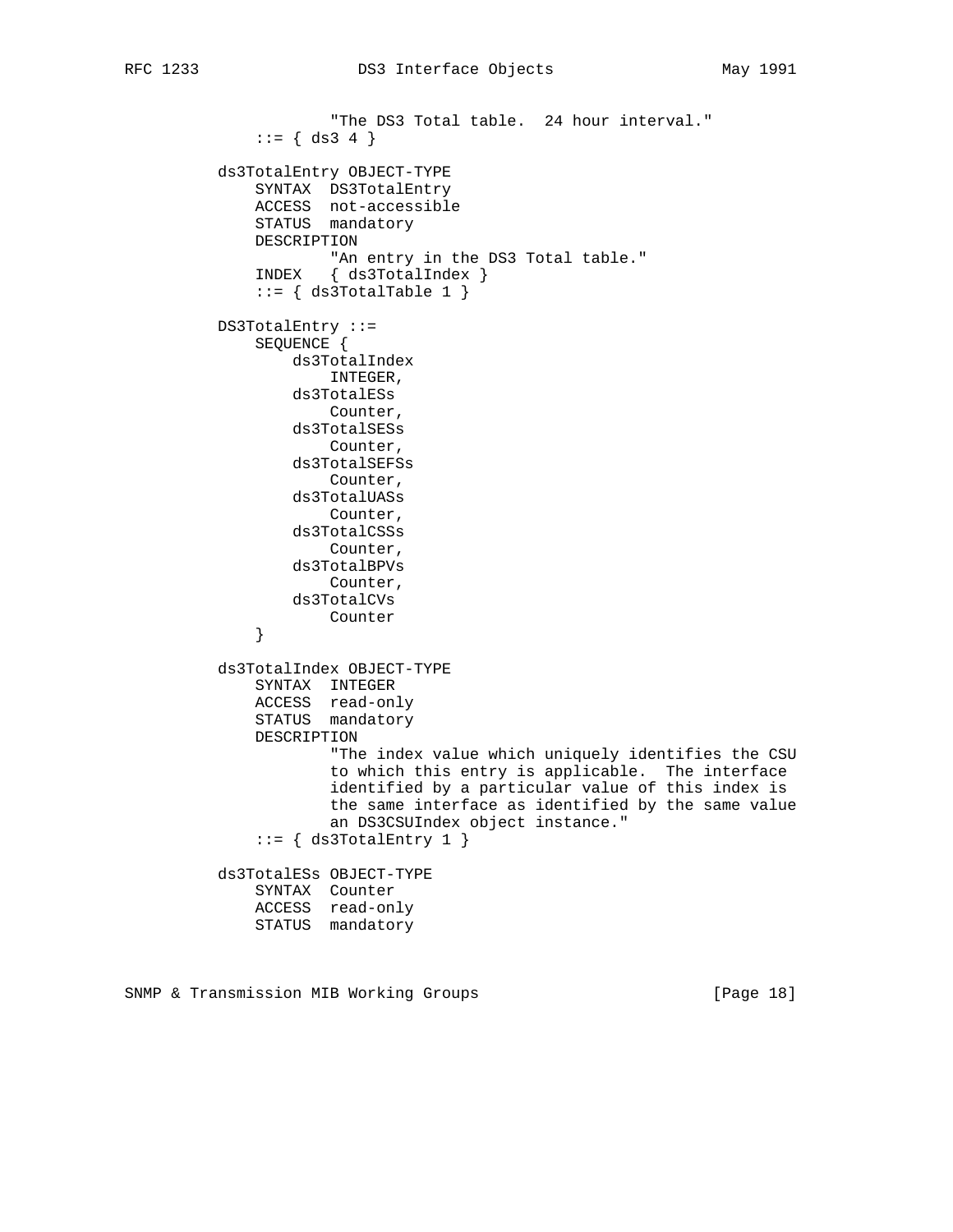```
 DESCRIPTION
             "The counter associated with the number of Errored
             Seconds, as defined by [12], encountered by a DS3
             CSU in the previous 24 hour interval."
    ::= { ds3TotalEntry 2 }
 ds3TotalSESs OBJECT-TYPE
    SYNTAX Counter
     ACCESS read-only
     STATUS mandatory
     DESCRIPTION
             "The counter associated with the number of
             Severely Errored Seconds, as defined by [12],
             encountered by a DS3 CSU in the previous 24 hour
             interval."
    ::= \{ ds3TotalEntry 3 \} ds3TotalSEFSs OBJECT-TYPE
     SYNTAX Counter
     ACCESS read-only
     STATUS mandatory
     DESCRIPTION
             "The counter associated with the number of
             Severely Errored Framing Seconds, as defined by
```

```
 [12], encountered by a DS3 CSU in the previous 24
        hour interval."
::= { ds3TotalEntry 4 }
```

```
 STATUS mandatory
     DESCRIPTION
             "The counter associated with the number of
             Unavailable Seconds, as defined by [12],
             encountered by a DS3 CSU in the previous 24 hour
             interval."
    ::= \{ ds3TotalEntry 5 \} ds3TotalCSSs OBJECT-TYPE
     SYNTAX Counter
     ACCESS read-only
     STATUS mandatory
     DESCRIPTION
             "The counter associated with the number of
             Controlled Slip Seconds, as defined by [12],
             encountered by a DS3 CSU in the previous 24 hour
             interval.
```
SNMP & Transmission MIB Working Groups [Page 19]

 ds3TotalUASs OBJECT-TYPE SYNTAX Counter ACCESS read-only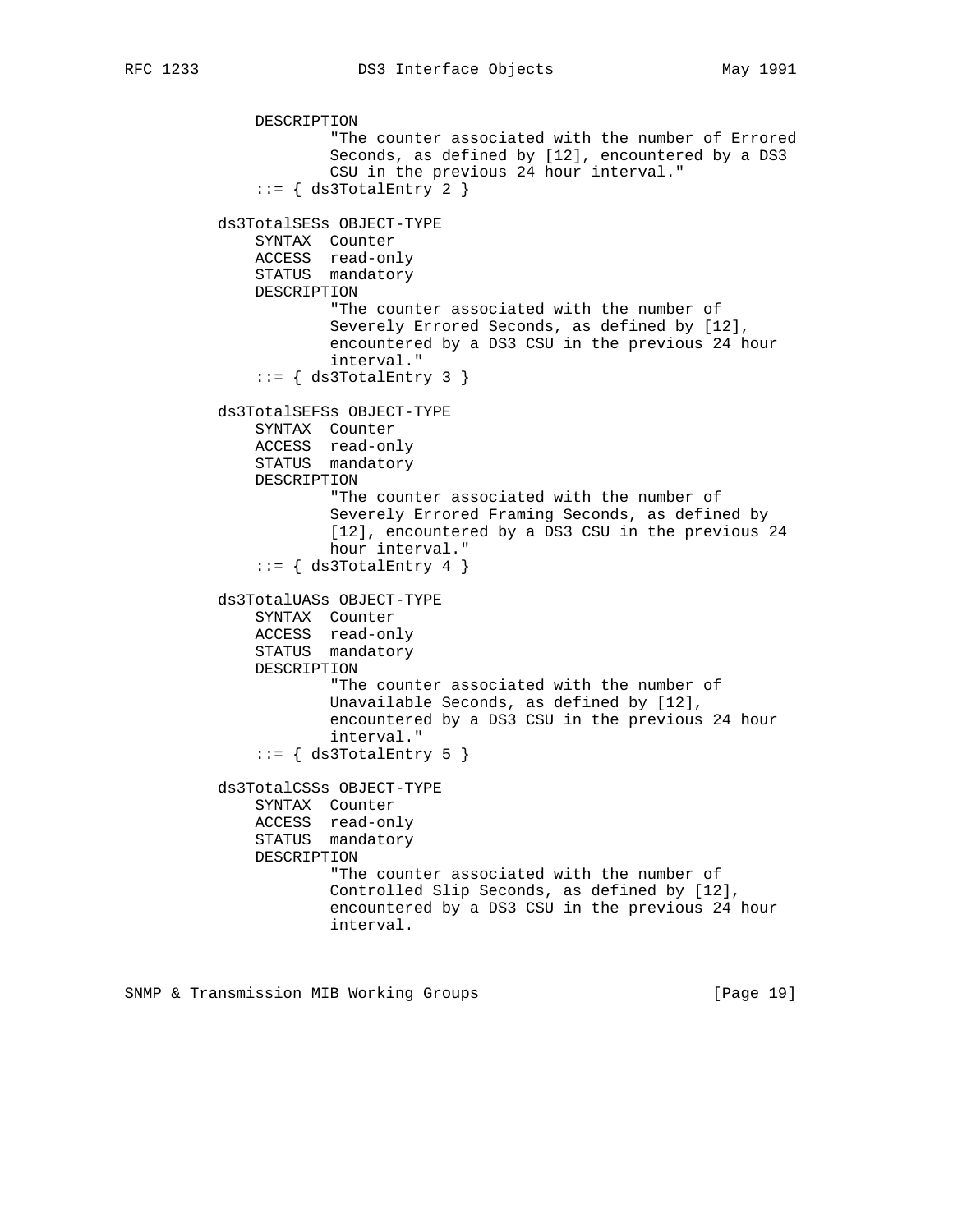```
 Note that SYNTRAN interfaces are the only
             interfaces that support the Controlled Slip
             Seconds managed object. Accordingly, agents
             configured with non-SYNTRAN interfaces may treat
             this object as having an ACCESS clause value of
             not-accessible."
    ::= { ds3TotalEntry 6 }
 ds3TotalBPVs OBJECT-TYPE
     SYNTAX Counter
     ACCESS read-only
     STATUS mandatory
     DESCRIPTION
             "The counter associated with the number of Bipolar
             Violations, as defined by [12], encountered by a
             DS3 CSU in the previous 24 hour interval."
    ::= \{ ds3TotalEntry 7 \} ds3TotalCVs OBJECT-TYPE
     SYNTAX Counter
     ACCESS read-only
     STATUS mandatory
     DESCRIPTION
             "The counter associated with the number of Coding
             Violations, as defined by [12], encountered by a
             DS3 CSU in the previous 24 hour interval."
    ::= { ds3TotalEntry 8 }
```
END

6. Acknowledgments

 This document was produced by the SNMP and the Transmission MIB Working Groups:

> Anne Ambler, Spider Karl Auerbach, Sun Fred Baker, ACC Ken Brinkerhoff Ron Broersma, NOSC Jack Brown, US Army Theodore Brunner, Bellcore Jeffrey Buffum, HP Jeffrey D. Case, UTK Chris Chiptasso, Spartacus Paul Ciarfella, DEC

SNMP & Transmission MIB Working Groups [Page 20]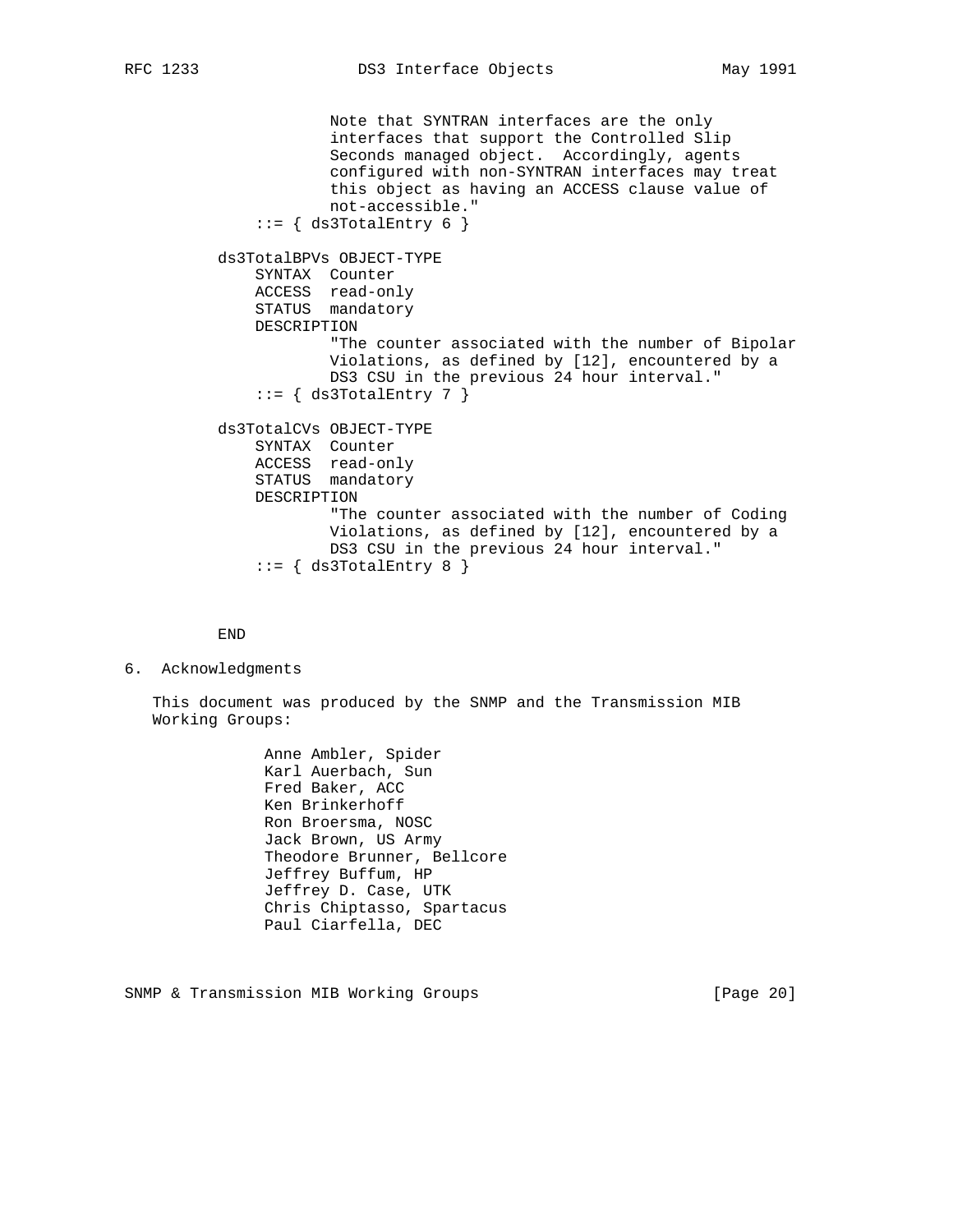Bob Collet Tracy Cox, Bellcore James R. Davin, MIT-LCS Kurt Dobbins, Cabletron Nadya El-Afandi, Network Systems Gary Ellis, HP Fred Engle Mike Erlinger Richard Fox, Synoptics Karen Frisa, CMU Chris Gunner, DEC Ken Hibbard, Xylogics Ole Jacobsen, Interop Ken Jones Satish Joshi, Synoptics Frank Kastenholz, Racal-Interlan Shimshon Kaufman, Spartacus Jim Kinder, Fibercom Alex Koifman, BBN Christopher Kolb, PSI Cheryl Krupczak, NCR Peter Lin, Vitalink John Lunny, TWG Carl Malamud Keith McCloghrie, HLS Donna McMaster, David Systems Lynn Monsanto, Sun Dave Perkins, 3COM Jim Reinstedler, Ungerman Bass Anil Rijsinghani, DEC Kary Robertson Marshall T. Rose, PSI (chair) L. Michael Sabo, NCSC Jon Saperia, DEC John Seligson Fei Shu, NEC Sam Sjogren, TGV Mark Sleeper, Sparta Lance Sprung Mike St.Johns Bob Stewart, Xyplex Emil Sturniold Kaj Tesink, Bellcore Dean Throop, Data General Bill Townsend, Xylogics Maurice Turcotte Kannan Varadhou Sudhanshu Verma, HP

SNMP & Transmission MIB Working Groups [Page 21]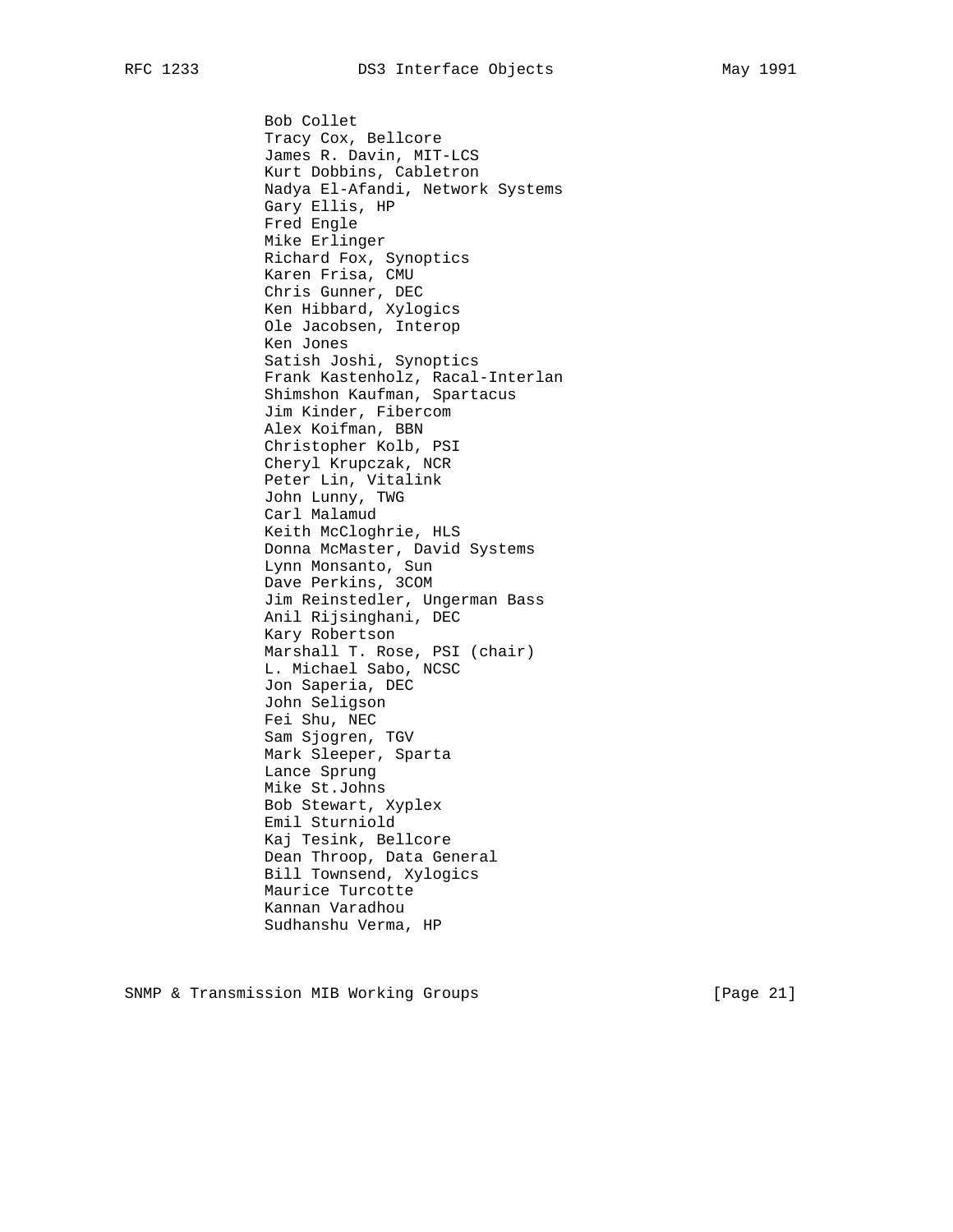Warren Vik, Interactive Systems David Waitzman, BBN Steve Waldbusser, CMU Dan Wintringhan David Wood Jeff Young, Cray Research

- 7. References
	- [1] Cerf, V., "IAB Recommendations for the Development of Internet Network Management Standards", RFC 1052, NRI, April 1988.
	- [2] Cerf, V., "Report of the Second Ad Hoc Network Management Review Group", RFC 1109, NRI, August 1989.
	- [3] Rose M., and K. McCloghrie, "Structure and Identification of Management Information for TCP/IP-based internets", RFC 1155, Performance Systems International, Hughes LAN Systems, May 1990.
	- [4] McCloghrie K., and M. Rose, "Management Information Base for Network Management of TCP/IP-based internets", RFC 1156, Hughes LAN Systems, Performance Systems International, May 1990.
	- [5] Case, J., Fedor, M., Schoffstall, M., and J. Davin, "Simple Network Management Protocol", RFC 1157, SNMP Research, Performance Systems International, Performance Systems International, MIT Laboratory for Computer Science, May 1990.
	- [6] McCloghrie K., and M. Rose, Editors, "Management Information Base for Network Management of TCP/IP-based internets", RFC 1213, Performance Systems International, March 1991.
	- [7] Information processing systems Open Systems Interconnection Specification of Abstract Syntax Notation One (ASN.1), International Organization for Standardization, International Standard 8824, December 1987.
	- [8] Information processing systems Open Systems Interconnection Specification of Basic Encoding Rules for Abstract Notation One (ASN.1), International Organization for Standardization, International Standard 8825, December 1987.
	- [9] American National Standard for telecommunications digital hierarchy - electrical interfaces, ANSI T1.102- 1987.
	- [10] American National Standard for telecommunications digital hierarchy - formats specification, ANSI T1.107- 1988.

SNMP & Transmission MIB Working Groups [Page 22]